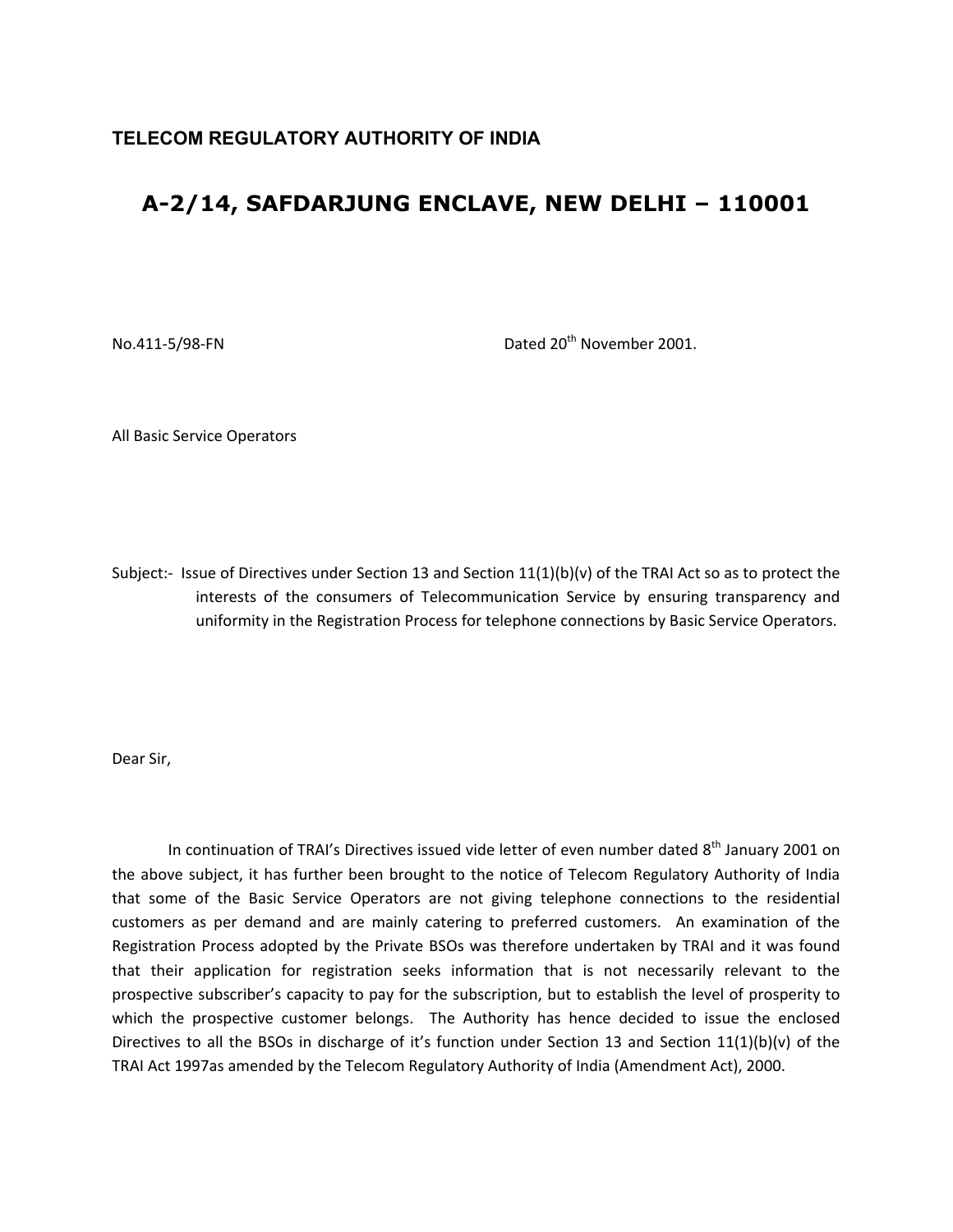These Directives come into effect immediately.

Yours faithfully,

(R.K. Bhatnagar)

Advisor (Fixed Network)

Copy forwarded to:

- 1. Shri N. Parmeshwaran, DDG (LR), Department of Telecommunications, Sanchar Bhawan, New Delhi.
- 2. Shri S.C. Khanna, Secretary General, ABTO, B‐601, Gauri Sadan, 5, Hailey Road, New Delhi‐ 110001.
- 3. All Consumer Organizations.

## **TELECOM REGULATORY AUTHORITY OF INDIA**

**A-2/14, SAFDARJUNG ENCLAVE, NEW DELHI – 110001**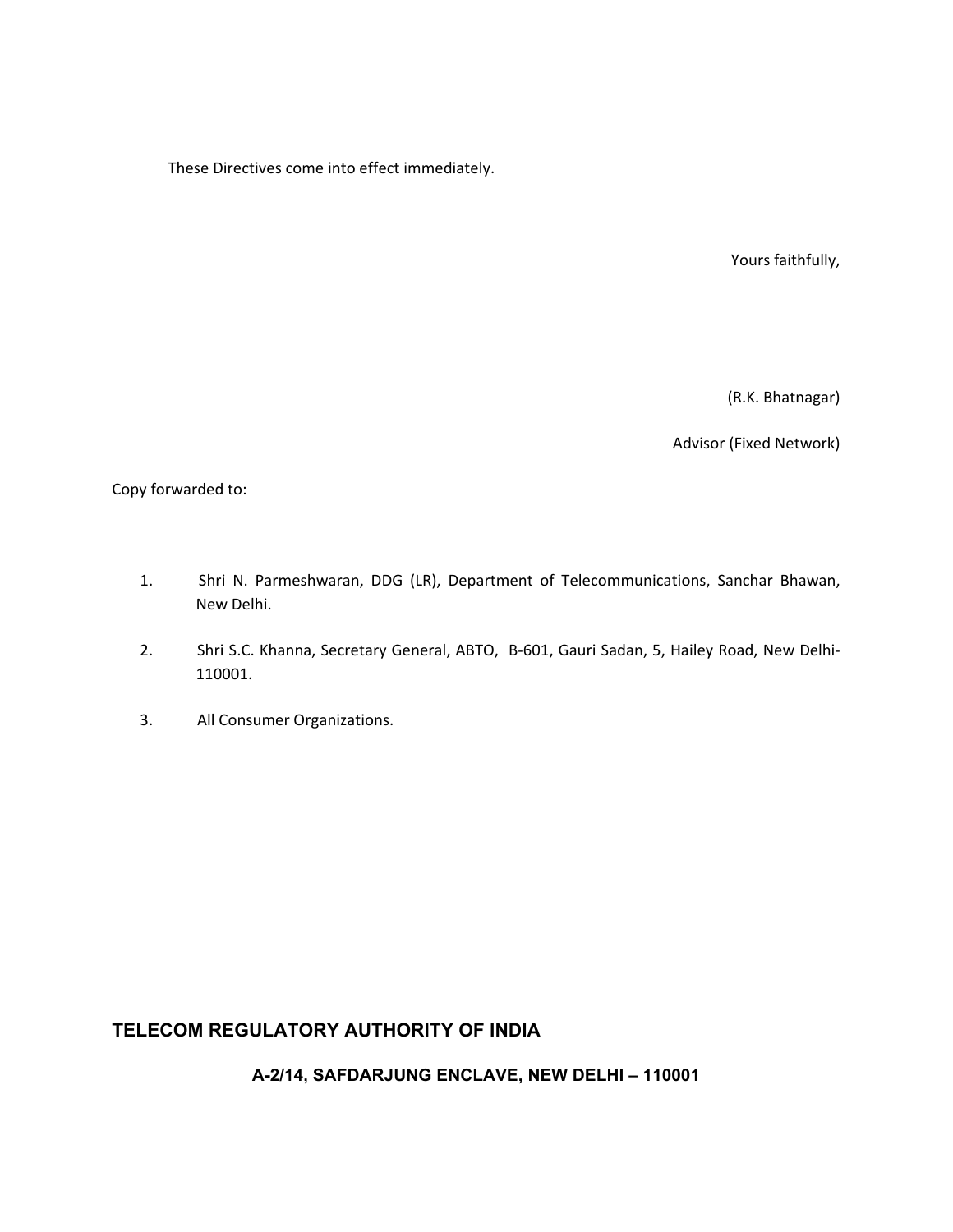**No.411-5/98-FN Date 20.11.2001** 

## **Directives To All Basic Service Operators**

Whereas, it has been brought to the notice of Telecom Regulatory Authority of India that some of the Basic Service Operators are not giving telephone connections to the residential customers as per demand and are mainly catering to preferred customers.

AND WHEREAS, the Telecom Regulatory Authority of India has conducted an examination of the Registration Process of the Basic Service Operators (BSOs) and found that their application for registration seeks information that is not necessarily relevant to the prospective subscriber's capacity to pay for the subscription, but to establish the level of prosperity to which the prospective customer belongs e.g. some of the Registration forms seek information on Ownership of four wheeler, Computer, type of music preferred, frequent flying membership, Educational qualification, monthly income, Marital status, types of professions, monthly expenditure on telecom, details of family members etc, which are not relevant for registration on a waiting list without any discrimination, as per licence agreement.

AND WHEREAS seeking of such information may enable the Service Provider to only to identify a preferred group of customers and may inhibit the non-preferred customers to come forward and apply for a telephone.

AND WHEREAS the TRAI has observed that in the application form for registration of telephone connection of some of the BSOs, the terms & conditions printed on the reverse of the form are too difficult to be read.

AND WHEREAS the Telecom Regulatory Authority of India is satisfied, on the basis of the examination, that the registration / application forms does need some modification in order to make these independent of parameters that do not have relevance.

AND THEREFORE, in exercise of powers vested in the Telecom Regulatory Authority of India under Section 11(1)(b)(v) and 13 of THE TELECOM REGULATORY AUTHORITY OF INDIA ACT 1997 as amended by the Telecom Regulatory Authority of India (Amendment Act), 2000, the Authority hereby issues directions to the Basic Telephone Service Operators, in the following terms that they shall, hereinafter: